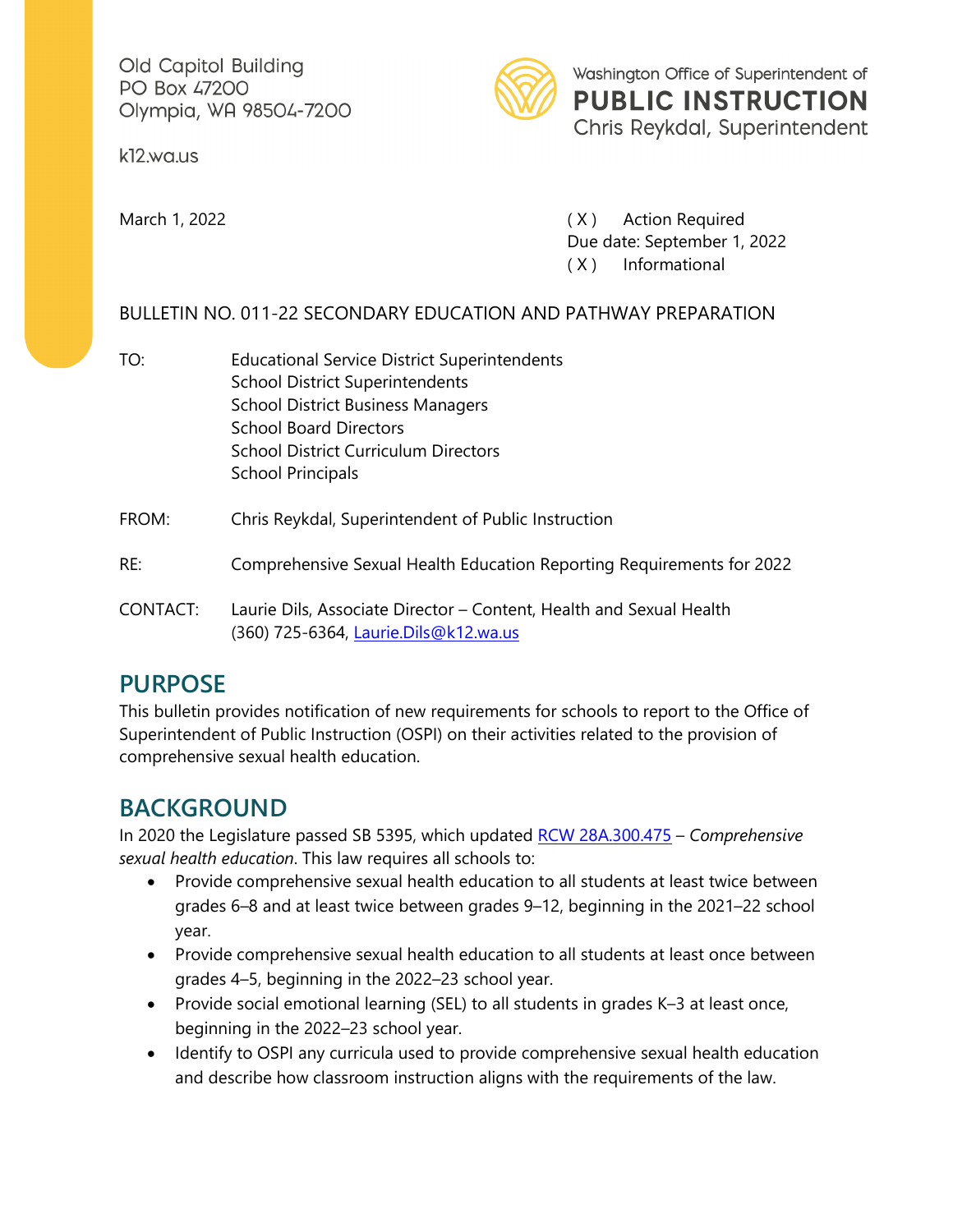BULLETIN NO. 011-22 SEPP February 25, 2022 Page 2

 language and strategies that recognize all members of protected classes. Instruction must As described in the law, instruction must be medically and scientifically accurate, ageappropriate, and inclusive of all students regardless of their protected class status, including include information about abstinence, which may not be taught to the exclusion of other materials and instruction on contraceptives and disease prevention. Further requirements for instruction can be found in the RCW and on [OSPI's website.](https://www.k12.wa.us/student-success/resources-subject-area/sexual-health-education/comprehensive-sexual-health-education-implementation)

# **REPORTING PROCESS**

By September 1, 2022, all public schools must annually identity to OSPI any curricula used to provide comprehensive sexual health education and describe how classroom instruction aligns with the requirements of the law.

To assist schools in meeting this requirement, OSPI has developed a [reporting tool](https://survey.alchemer.com/s3/6355820/CSHE-Reporting-Survey) that is available for completion and submission before the end of the 2021–22 school year. It is recommended that each public school designate a "lead health teacher" to gather and submit information on behalf of the entire school. [A PDF version of the reporting tool](https://www.k12.wa.us/sites/default/files/public/hivsexualhealth/pubdocs/CSHE%20Reporting%20Survey%20PDF.pdf) is available to assist with preparing for completion of the report. Schools must use the reporting tool provided by OSPI.

OSPI will summarize and report the results of the school reports to the legislature biennially, beginning after the 2022–23 school year.

# **INFORMATION AND ASSISTANCE**

 For questions regarding this bulletin, please contact Laurie Dils, Associate Director – Content, Health and Sexual Health, at 360-725-6364 or email laurie.dils@k12.wa.us. The OSPI TTY number is 360-664-3631.

This bulletin is also available on the **Bulletins** page of the OSPI website.

Michaela W. Miller, Ed.D., NBCT Deputy Superintendent

 Becky Wallace Assistant Superintendent Secondary Education and Pathway Preparation

**Director** Ellen Ebert Secondary Education Content

CR:ld